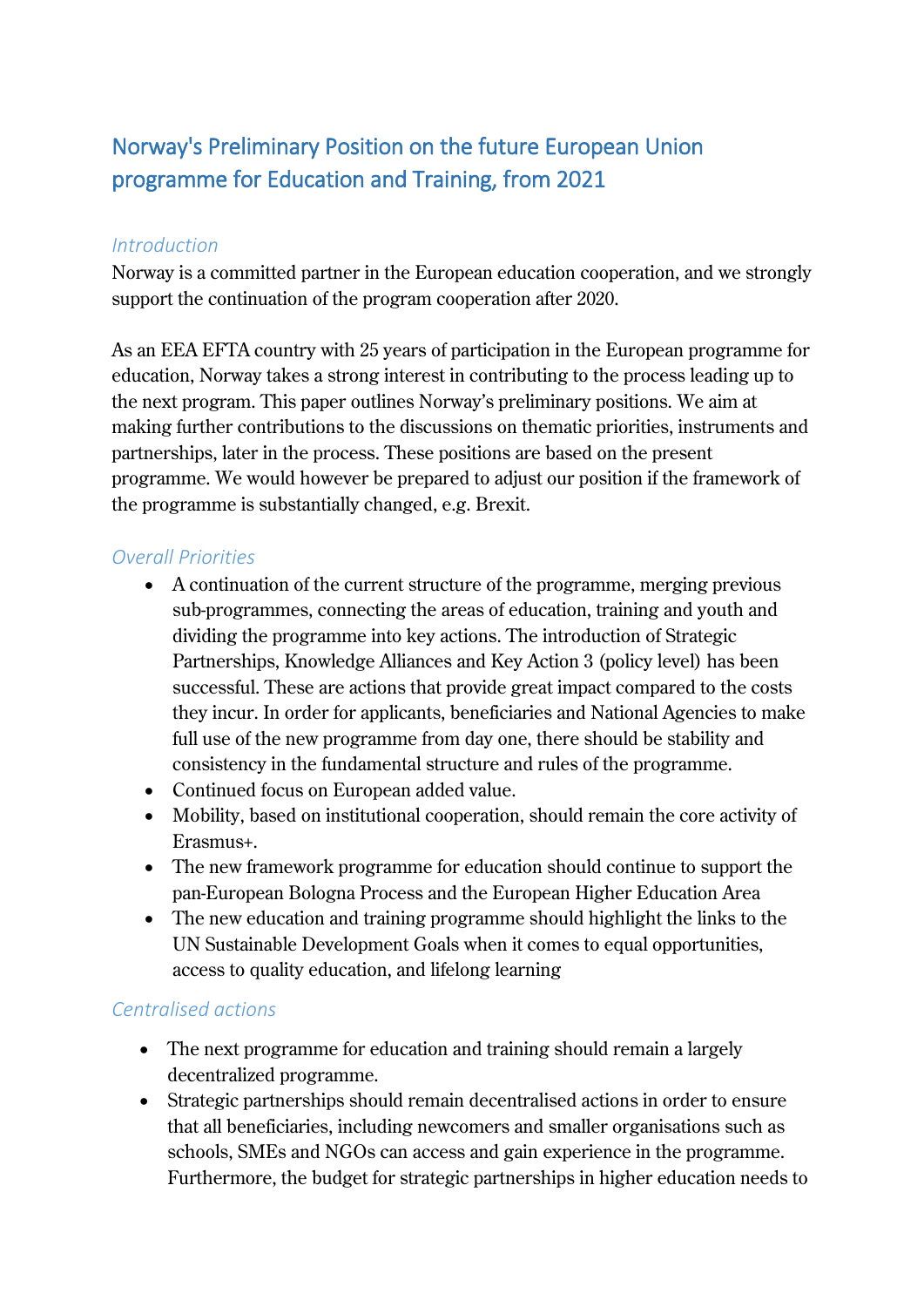increase to maintain interest in the action, and to make a real contribution to innovation in higher education.

- Norway requests more transparency and better access to information regarding centralised actions. Improving the transparency and providing access for national authorities and agencies to more detailed information will increase the number of good applicants for Erasmus+ centralised actions. If the Commission accommodates National Agencies access to similar information and a similar role as for Horizon 2020, we would expect more transparency, coherence, and attractiveness of participation in Erasmus+.
- Knowledge Alliances should remain within the framework of the education programme. There is a great interest among key stakeholders in pursuing the objectives of this action, however, the interest is curbed by the limited availability of the action, as well as insufficient guidance at the national level due to the lack of transparency and involvement of NAs.

# *Better links between the future European Programmes for Education, Research and Innovation*

- We will support measures which will better link the future programmes on research, innovation and education. Interplay and synergies in the whole knowledge triangle should be strengthened in the next programme period on the basis of the new programs in research, innovation and education.
- There should be a special focus on entrepreneurship in all sectors.
- Norway has established several international cooperation programs, supporting the development of institutional partnerships between Norwegian institutions and foreign institutions. Special emphasis is placed on integrating higher education and research, and may include business partners. We believe that our experiences with these partnership programs could inspire better links between education, research and innovation on the European level.

## *International dimension*

- We support the merging and inclusion of the international programmes into Erasmus+.
- In the next programme period, efforts should be made to develop more flexibility and predictability within the action.
- The focus should be on capacity building at the higher education institutions and on national policy development.
- We support continued assistance to countries outside Europe in implementing UNESCO's Regional Conventions on the Recognition of Qualifications.